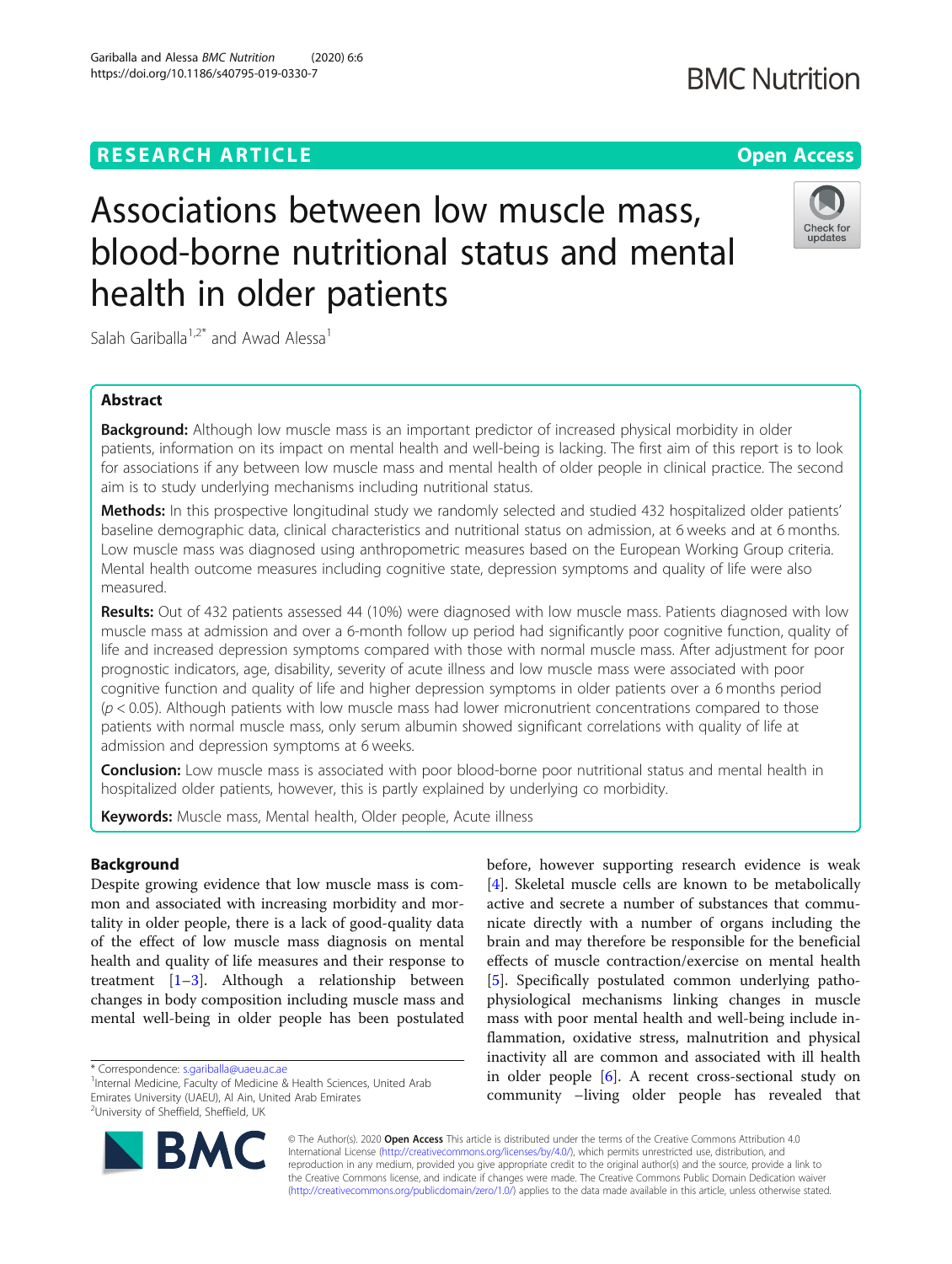subjects with lower appendicular skeletal muscle mass had lower cognitive functioning scores than did participants with higher muscle mass scores [[7\]](#page-6-0). We have recently reported that poor muscle strength in hospitalized older people is associated with poor physical and mental health [[8\]](#page-6-0). A recent study however reported that poor muscle mass but not poor strength is associated with malnutrition in hospitalized older patients at admission [[7\]](#page-6-0). Given the known link between malnutrition and poor mental health, the aim of this report is to present data on the relationship between low muscle mass, mental health and quality of life and underlying blood-borne nutritional status in hospitalized older patients.

# Methods

Subjects included in this research report were acutely illhospitalized older patients with common diagnoses who were part of for a randomized controlled trial [\[9](#page-6-0)] All subjects were admitted to Barnsley District General Hospital, UK. Barnsley District General Hospital serves a total population of 234,000. It has 650 beds and the medical unit has 250 beds for acute medical admissions. Patients were first, identified through the computerised hospital admission databases of all patients. When first admitted all patients have an individualised computerised plan created. The medical notes of those identified from the database were examined and eligible patients approached. Patients aged 65 years or older admitted with common diagnoses of ischaemic heart disease, heart failure, stroke, chest, urinary tract and blood infection, chronic obstructive lung disease, falls, syncope, and fractured limbs were included. Patients had to sign informed consent form to participate in the index study. Patient excluded from the study were those with severe medical or psychiatric illness including those living in institution. The study design was approved by Barnsley (UK) research ethics committee (REF: 04/Q2304/50). Data collected from medical records included demographic and clinical data admission diagnosis, previous illnesses, disability, medications, smoking and alcohol intake. All patients had three assessments the first within 72 h of admission in hospital and at 6 weeks and at 6 months either in hospital or in the community. Disability was assessed using the Barthel which scores 10 functions on a scale 0 (fully dependent) to 20 (independent). Standard anthropometric, hematological and biochemical data were used to assess nutritional status [\[9](#page-6-0)]. Method for determination of specific micronutrients concentrations has been published before [\[10](#page-6-0)]. Low muscle mass was diagnosed using The European Working Group on Sarcopenia in Older people (EWGSOP) criteria [[2,](#page-6-0) [3\]](#page-6-0). The muscle mass was measured by midarm muscle circumference (MAMC) using the following formula: MAMC = MAC - (3.14 x triceps skinfold

thickness). Low muscle mass was classified as MAMC less 21.1 cm and 19.2 cm in men and women respectively. Cognitive state was assessed by the abbreviated mental test questionnaire (AMT) [\[11\]](#page-6-0). The 15 item Geriatric Depression questionnaire (GDS) was used to measure depression symptoms [[11\]](#page-6-0). The validated Medical Outcomes Study 36-items (SF-36) General Health Survey questionnaire used to assess quality of life [[12\]](#page-6-0).

# Statistical analysis

The independent student-t test or the nonparametric Mann-u-Whitney (SPSS version 24) were used to test differences in nutritional micronutrient variables between patients with low muscle mass and those patients with normal muscle mass. A  $p$ -value of  $< 0.05$  is regarded as statistically significant. A forward stepwise multiple regression analysis was performed to determine the influence blood-borne nutritional markers on mental health outcome measures including cognitive state, depression symptoms and quality of life at admission and at 6 weeks. We also used multivariate analysis to determine the influence of low muscle mass on mental health and quality of life after adjusting for a number of independent poor prognostic clinical indicators including age, gender, disability, comorbidity (previous illnesses), and severity of acute illness (inflammation) measured using CRP.

### **Results**

All 432 acutely ill older patients aged 65 to 92 years [211 (49%) female] admitted to hospital and followed up for period of 6 months were included in this analysis. Among the 432 patients recruited 42 (10%) had low muscle mass at baseline. Corresponding figures at 6 weeks and at 6 months were 15 (10%) and 9 (6%). Exclusions were due to early discharge, death or inability to provide outcome data at follow up visits. Patients with low muscle mass at admission and at 6 weeks and 6 months follow up had significantly poor cognitive function, quality of life and/or increased depression symptoms compared with patients with normal muscle mass (Figs. [1](#page-2-0), [2](#page-2-0) and [3\)](#page-3-0). Multiple regression analysis for the association between low muscle mass and other clinical indicators at admission revealed significant correlations between age, disability, low muscle mass and cognitive function ( $p < 0.05$ ). Although tissue inflammation showed significant associations with both cognitive function and depression symptoms, chronic illness revealed significant and independent associations with cognitive function, depression symptoms and quality of life (Table [1](#page-3-0)). Table [2](#page-4-0) shows nutritional biomarkers in patients with low muscle mass compared to those patients with normal muscle mass. The results show lower concentrations of nutritional biomarkers in patients with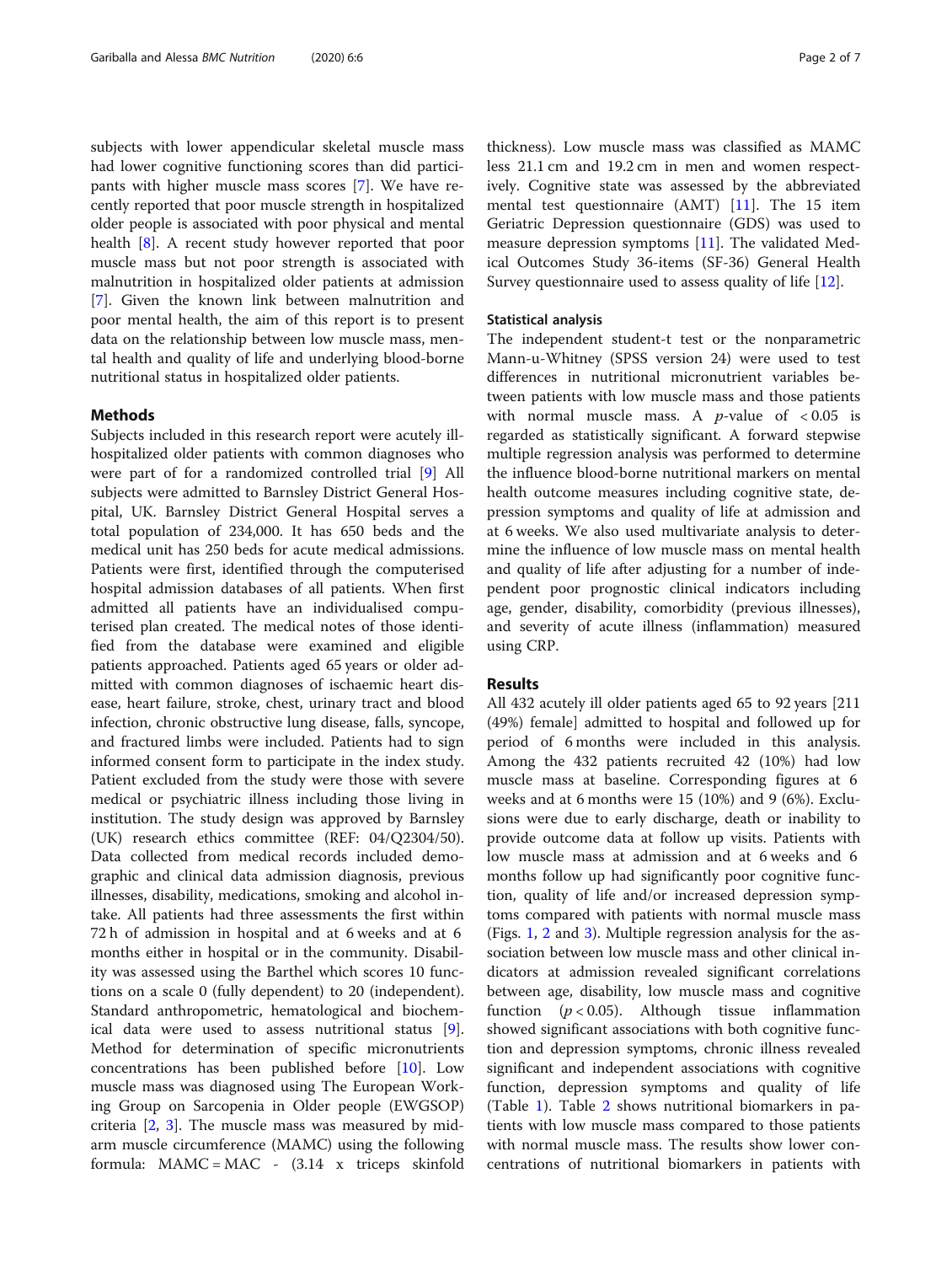<span id="page-2-0"></span>

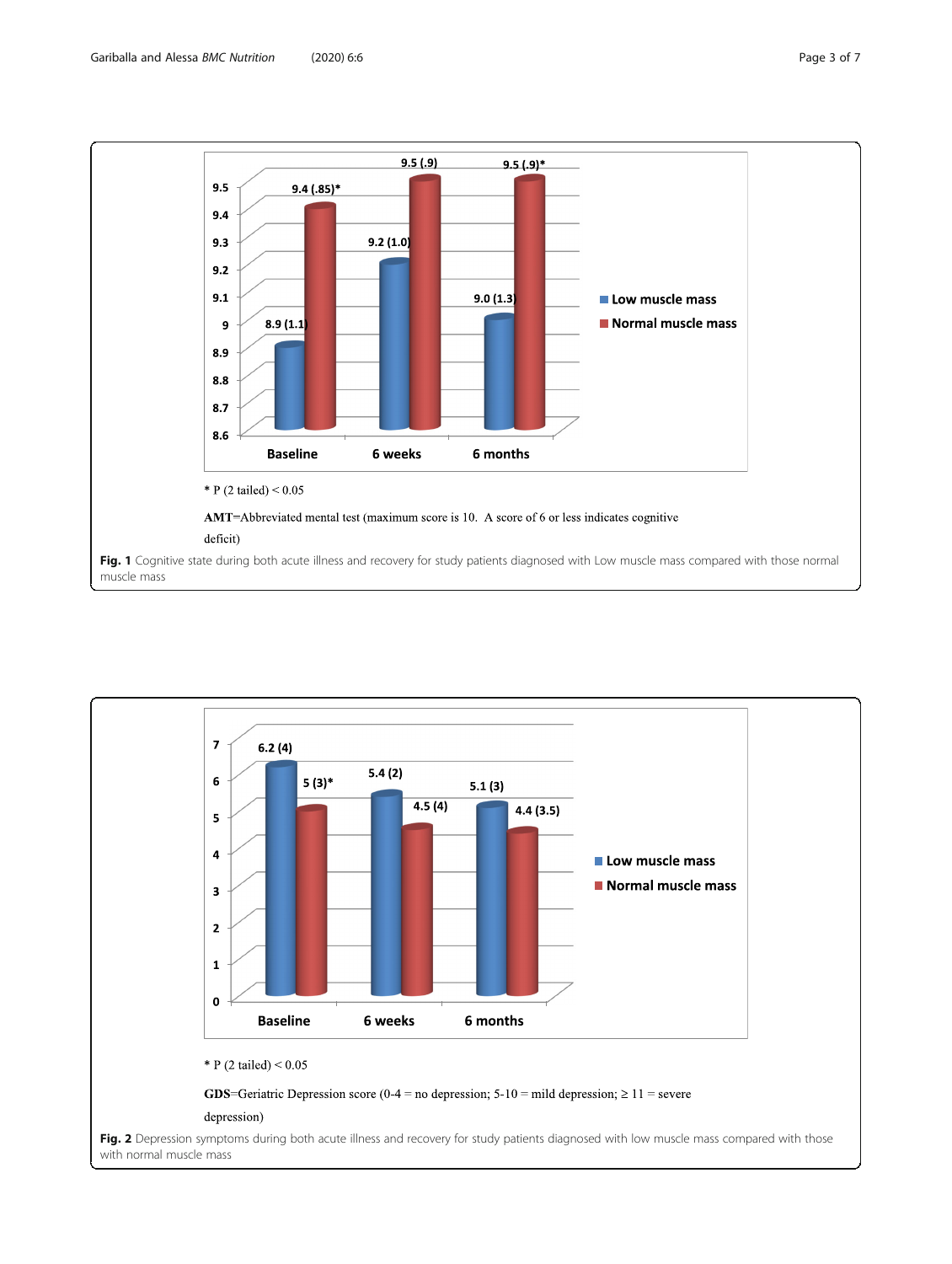<span id="page-3-0"></span>

low muscle mass but the differences were only statistically significant for baseline serum albumin, plasma zinc and red cell folate only  $(p < 0.05)$ . Ascorbic acid, zinc, lycopene, folate, and retinol were also significantly lower in patients with low muscle mass at 6 weeks (Table [2](#page-4-0)). We found no statistically significant associations between nutritional biomarker concentrations and mental health or quality of life scores except for serum albumin on quality of life at admission and depression symptoms at 6 weeks (Tables [3](#page-4-0) and [4\)](#page-5-0).

# **Discussion**

In this analysis, we found that low muscle mass was associated with poor mental health. However age, disability, chronic illness and tissue inflammation a marker of the severity of acute illness were also independently associated with poor cognitive function, increased depression symptoms and/or poor quality of life. We also found that patients with low muscle mass had poor nutritional biomarkers including B-group vitamins, antioxidants and trace elements.

Although poor muscle mass is known to be independently associated with increasing age and comorbidity and consequently leads to increased disability, morbidity and mortality information, on its effect on mental health and well-being is lacking [\[2](#page-6-0), [3,](#page-6-0) [13](#page-6-0)]. Furthermore the contribution of poor nutritional biomarkers including Bgroup vitamins, antioxidants and trace elements in

Table 1 Multiple regression result of age, gender, disability, co-morbidity, severity of acute illness and presence of low muscle mass on AMT, GDS and SF-36 on admission

|                             | Abbreviated mental test<br>score (AMT)              |          | Geriatric Depression Score (GDS)                         |          | Quality of life Scores (SF-36)                           |          |
|-----------------------------|-----------------------------------------------------|----------|----------------------------------------------------------|----------|----------------------------------------------------------|----------|
|                             | Standardized<br>Regression coefficient<br>(95% C.I) |          | P value Standardized Regression<br>coefficient (95% C.I) |          | P value Standardized Regression<br>coefficient (95% C.I) | P value  |
| Age (years)                 | $-.12$ ( $-.03$ to $-.003$ )                        | $0.021*$ | $-.01$ ( $-.06$ to 0.55)                                 | 0.880    | $.001 (-.36 to .37)$                                     | 0.987    |
| Gender                      | $-.07$ ( $-.30$ to $.05$ )                          | 0.158    | $.001 (-.73 to .73)$                                     | 0.992    | $-.027 (-5.6 \text{ to } 3.3)$                           | 0.619    |
| Barthel score               | $.12 (-003$ to $.043)$                              | $0.025*$ | $-.15$ ( $-.20$ to $-.033$ )                             | $0.006*$ | $.12$ (.03 to 1.04)                                      | $0.039*$ |
| Chronic illnesses           | $.002 (-.06 to .06)$                                | 0.962    | $.06$ ( $-.11$ to $.40$ )                                | 0.255    | $-.16 (-3.7 to -.74)$                                    | $0.004*$ |
| $CRP$ (mg/L) +              | .11 (.00 to .003)                                   | $0.033*$ | $-.18$ ( $-.014$ to $-.004$ )                            | $0.001*$ | $.096 (-.004 to .061)$                                   | 0.081    |
| Low muscle mass<br>(yes/no) | $.12$ (.05 to $.60$ )                               | $0.021*$ | $-0.07(-.19)$ to .44)                                    | 0.224    | $.05$ (-3.9 to 9.93)                                     | 0.387    |

 $*$  P value  $<$  0.05 + CRP = C-reactive protein (measure of inflammation)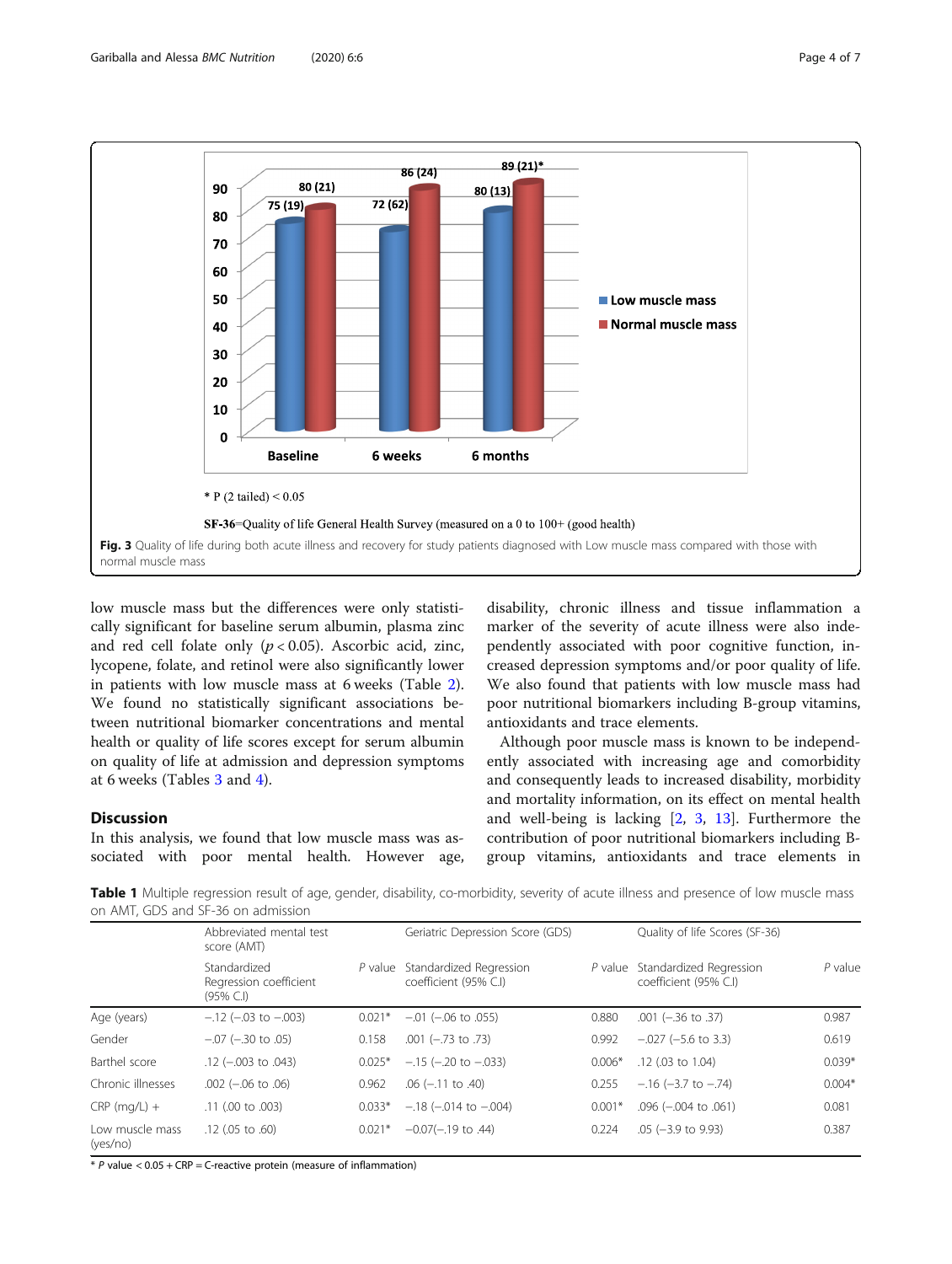| Nutritional variable                 | Baseline mean (SD)            |                                      | 6 weeks                       |                                   | 6 months                     |                                   |
|--------------------------------------|-------------------------------|--------------------------------------|-------------------------------|-----------------------------------|------------------------------|-----------------------------------|
|                                      | Low muscle mass<br>$(n = 42)$ | Normal muscle<br>mass<br>$(n = 360)$ | Low muscle mass<br>$(n = 15)$ | Normal muscle mass<br>$(n = 154)$ | Low muscle mass<br>$(n = 9)$ | Normal muscle mass<br>$(n = 151)$ |
| C-reactive protein<br>(mq/L)         | 51 (59)                       | 52 (74)                              | 7(6)                          | 12(26)                            | 13(15)                       | 11(20)                            |
| Albumin $(q/L) +$                    | 35.5(5)                       | 38.1 $(5)$ *                         | 39.6(4)                       | 40.8(3)                           | 40(5)                        | 41(3)                             |
| Red cell folate<br>(mmol/L)          | 144 (48)                      | 195 (108) *                          | 160(45)                       | $227(117)$ *                      | 187 (9)                      | 215 (155)                         |
| Riboflavin, EGRAC+ 1.279 (0.13)      |                               | 1.310(0.18)                          | 1.278(.15)                    | 1.273(2)                          | 1.250(.2)                    | 1.276(.14)                        |
| Vitamin $B_{12}$ (pmol/<br>L)        | 377 (216)                     | 390 (317)                            | 506 (500)                     | 361 (256)                         | 444 (246)                    | 340 (239)                         |
| Ascorbic acid<br>$(\mu mol/L)$       | 17(20)                        | 24(21)                               | 18(13)                        | 35 $(23)$ *                       | 47 (56)                      | 30(26)                            |
| a-tocopherol<br>$(\mu \text{mol/L})$ | 25(6)                         | 25(7)                                | 29(6)                         | 27(7)                             | 29(7)                        | 26(8)                             |
| Carotene (umol/L)                    | 0.275(.3)                     | .257(.2)                             | .230 (.08)                    | .279(.19)                         | 272 (.17)                    | .262(.15)                         |
| Retinol (umol/L)                     | 1.16(.5)                      | 1.22(.5)                             | 1.69(5)                       | 1.36 $(A)$ *                      | 1.41(.7)                     | 1.36(.5)                          |
| Lycopene (umol/L)                    | .121(.09)                     | .158(.1)                             | .108(.06)                     | $.154(.1)$ *                      | .119(.1)                     | .151(.1)                          |
| Zinc (ng/ml)                         | 571 (127)                     | 629 (148) *                          | 605 (110)                     | 684 (150) *                       | 665 (150)                    | 644 (138)                         |
| Copper (ng/ml)                       | 1110 (190)                    | 1062 (230)                           | 1120 (241)                    | 1045 (246)                        | 1036 (157)                   | 956 (211)                         |
| Selenium (ng/ml)                     | 63 (18)                       | 68 (22)                              | 68 (28)                       | 83 (28)                           | 84 (30)                      | 74 (20)                           |

<span id="page-4-0"></span>Table 2 Baseline & follow up biochemical nutritional and inflammatory markers for patients diagnosed with low muscle mass compared with those with normal muscle mass

\* + p value < 0.05 for cumulative between (+) and within group (\*) differences at baseline or at 6 weeks, + EGRAC = Erythrocyte Glutathione Reductase Activity Coefficient (EGRAC > 1.3 indicates riboflavin biochemical deficiency)

patients with low muscle mass to this poor outcome is also not known.

Possible candidates for underlying pathophysiological mechanisms linking changes in muscle mass and mental health include malnutrition, oxidative stress and inflammation [[6\]](#page-6-0)., First, there is direct and indirect evidence of the role of inflammation on loss of muscle mass in older people. In older patients inflammation associated with acute and chronic illness is known to lead to decreased food intake, increased nutrients demand and loss of muscle mass [\[14\]](#page-6-0). Inflammation induced cytokines and

reactive oxygen species can directly mediate muscle damage resulting in accumulation of oxidative damage markers such protein carbonyls known to be independently associated with low grip strength [[15,](#page-6-0) [16](#page-6-0)]. Several nutrients including those with antioxidant properties known to protect against inflammation were reported to be associated with muscle health [[15](#page-6-0)–[17](#page-6-0)]. Our results reveal low concentrations of a number of nutrients with antioxidant and anti-inflammatory properties in patients with low muscle mass. The ageing muscle for example, has been reported to show increased oxidative damage

| Table 3 Multiple regression result of blood-borne nutritional markers on AMT, GDS and SF-36 at admission |  |
|----------------------------------------------------------------------------------------------------------|--|
|----------------------------------------------------------------------------------------------------------|--|

|                                       | Abbreviated mental test score<br>(AMT)           |       | Geriatric Depression Score (GDS)                         |       | Quality of life Scores (SF-36)                           |           |
|---------------------------------------|--------------------------------------------------|-------|----------------------------------------------------------|-------|----------------------------------------------------------|-----------|
|                                       | Standardized Regression<br>coefficient (95% C.I) |       | P value Standardized Regression<br>coefficient (95% C.I) |       | P value Standardized Regression<br>coefficient (95% C.I) | $P$ value |
| Albumin $(q/L)$ +                     | $.01$ ( $-.04$ to $.05$ )                        | 0.780 | $-.02$ ( $-.28$ to $.05$ )                               | 0.154 | 1.5 (.48 to 2.5)                                         | $0.005*$  |
| Red cell folate<br>(mmol/L)           | $.001 (-0.01)$ to $.01)$                         | 0.527 | $-.001 (-005$ to 002)                                    | 0.395 | $-.003$ $(-.02$ to $.02)$                                | 0.756     |
| Ascorbic acid<br>$(\mu \text{mol/L})$ | $.01 (-.006$ to $.017)$                          | 0.376 | $-.014 (-.06 to .03)$                                    | 0.536 | $-.01(-.29$ to .27)                                      | 0.940     |
| Retinol (umol/L)                      | $-.09$ ( $-.39$ to $.22$ )                       | 0.580 | $.24$ (-.89 to 1.4)                                      | 0.674 | $-5.1$ ( $-11.9$ to 1.9)                                 | 0.151     |
| Lycopene (umol/<br>L)                 | $.24$ (-.94 to 1.42)                             | 0.691 | $-3.9$ ( $-8.5$ to .75)                                  | 0.100 | $25 (-.81 to 51)$                                        | 0.057     |
| Zinc (ng/ml)                          | $.001$ $(-.001$ to $.002)$                       | 0.724 | $-0.01$ ( $-19$ to .004)                                 | 0.766 | $-0.01$ ( $-0.04$ to 0.02)                               | 0.633     |
| $X \cap \ldots \cap \cap \cap$        |                                                  |       |                                                          |       |                                                          |           |

 $*$  P value  $< 0.05$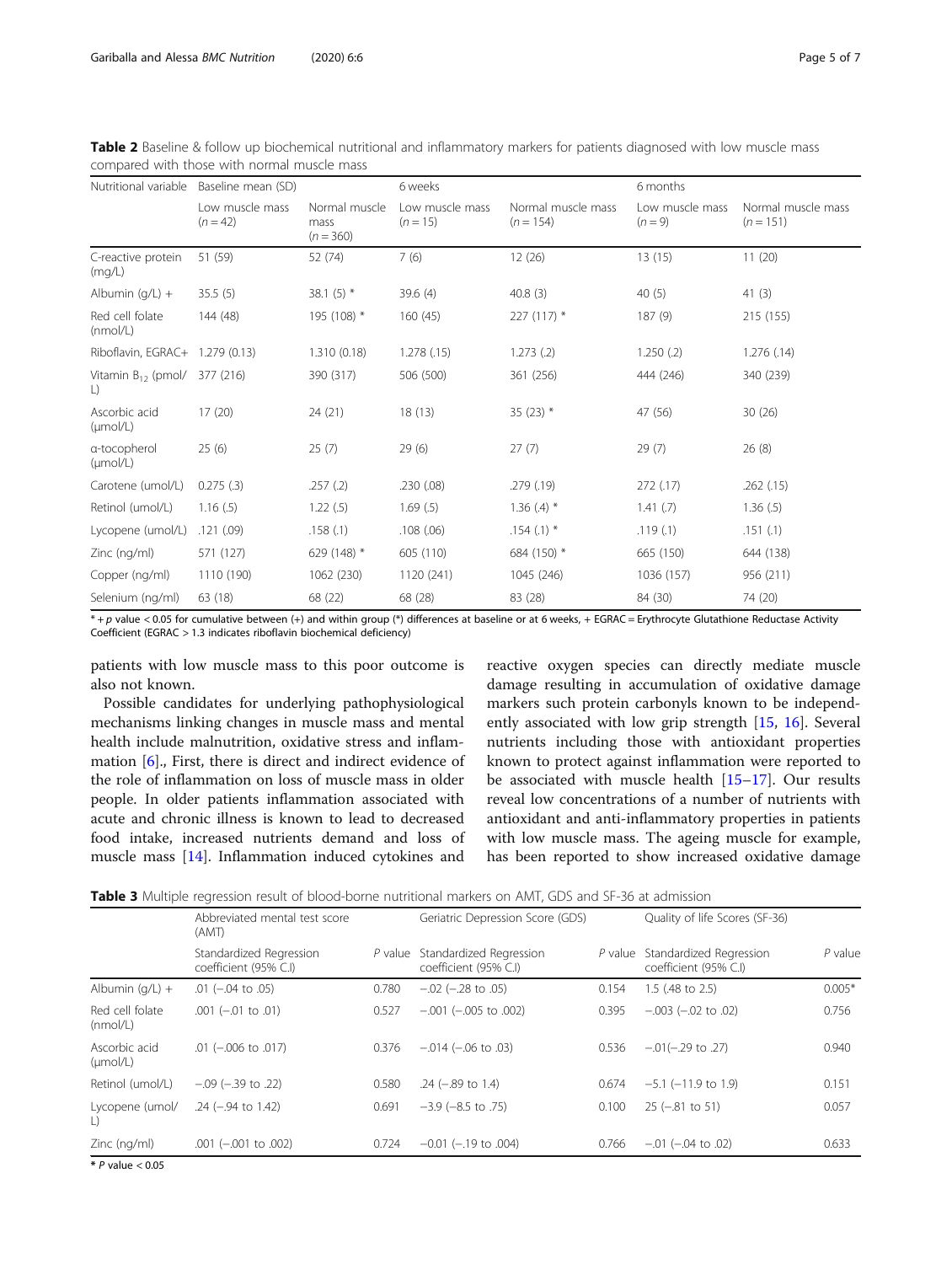<span id="page-5-0"></span>Table 4 Multiple regression result of blood-borne nutritional markers on AMT, GDS and SF-36 at 6 weeks

|                                             | Abbreviated mental test score<br>(AMT)           |         | Geriatric Depression Score (GDS)                 |          | Quality of life Scores (SF-36)                  |           |
|---------------------------------------------|--------------------------------------------------|---------|--------------------------------------------------|----------|-------------------------------------------------|-----------|
|                                             | Standardized Regression<br>Coefficient (95% C.I) | P value | Standardized Regression<br>coefficient (95% C.I) | P value  | Standardized Regression<br>coefficient (95%C.I) | $P$ value |
| Albumin $(q/L) +$                           | .06 $(-.08 \text{ to } .12)$                     | 0.723   | $-.4$ ( $-.87$ to $-.09$ )                       | $0.017*$ | $.29$ ( $-.59$ to 5.7)                          | 0.109     |
| Red cell folate<br>(mmol/L)                 | $-.27$ ( $-.003$ to $.001$ )                     | 0.065   | $.05$ ( $-.01$ to $.008$ )                       | 0.760    | $-0.02$ ( $-0.06$ to $0.05$ )                   | 0.891     |
| Ascorbic acid<br>$(\mu \text{mol/L})$       | $.05$ ( $-.001$ to $.02$ )                       | 0.743   | $-.02$ ( $-.07$ to $.06$ )                       | 0.866    | $-0.06$ (-.59 to .40)                           | 0.706     |
| Retinol (umol/L)                            | $.09$ ( $-.43$ to $.89$ )                        | 0.490   | $.04$ (-2.2 to 2.8)                              | 0.805    | $-0.09$ ( $-25$ to 13)                          | 0.565     |
| Lycopene (umol/ .09 (-1.9 to 3.7)<br>$\Box$ |                                                  | 0.515   | $.08$ ( $-7.6$ to 13.4)                          | 0.582    | $.08$ (-60 to 101)                              | 0.610     |
| Zinc (ng/ml)                                | $.15$ ( $-.002$ to $.005$ )                      | 0.396   | $.21(-.01)$ to $.02)$                            | 0.211    | $-0.23$ ( $-0.17$ to $0.04$ )                   | 0.209     |
| $*$ P value $< 0.05$                        |                                                  |         |                                                  |          |                                                 |           |

to DNA, protein and lipids. Antioxidant carotenoids quench free radicals and associated inflammation and therefore low concentrations have been found to be associated poor skeletal muscle function and disability [[17\]](#page-6-0). Furthermore vitamin C a powerful antioxidant has also been shown to be significantly related to muscle strength in older women [[18\]](#page-6-0). Treatment of old rats with a diet rich in some antioxidants and trace elements such was vitamins E and A, selenium, zinc and rutin has been reported to improve the stimulation of protein synthesis in muscles by the amino acid leucine. This effect may be mediated through reduction of inflammation and associated oxidative stress however the exact mechanism is yet to be determined [\[19\]](#page-6-0).

Although many studies have reported a relationship between low muscle mass and physical outcome many of these studies have methodological concerns and few have addressed its relationship with mental health. For example, a cross-sectional community study of 3025 older women reported no significant association between low muscle mass and cognitive impairment after adjusting for confounders. However, the analyses suggest more severe stages of sarcopenia (low mass and/or function) could be associated with cognitive impairment [\[20\]](#page-6-0). Another small cross-sectional study reported significant associations between depressive symptoms, cognitive impairment and sarcopenia among healthy older men living in the community [[21](#page-6-0)]. A community study from Belgium of older people aged 65 years or over reported an association between sarcopenia, cognitive impairment and quality of life. The authors however acknowledged a number of study limitations including the cross-sectional design, low power and the non-representativeness of the sample [[22\]](#page-6-0). A relationship between poor self-reported general health and physical functioning was also reported in a very small community sample of subjects from England diagnosed with sarcopenia, compared with those without sarcopenia [[23](#page-6-0)]. The sensitivity of generic scales used by most of the

above studies to detect small effects of sacropenia on quality of life has questioned [\[24\]](#page-6-0). Work is ongoing to test the validity of a newly developed sarcopenia-specific quality of life questionnaire [\[24](#page-6-0)].

Physical inactivity in hospitalised older patients during both acute illness and recovery period is another possible reason linking muscle mass loss to poor mental health [[5\]](#page-6-0). Exercise and skeletal muscles signalling has been linked to brain neurogenesis and cognitive functions however the extent to which this relationship is responsible for the beneficial effects of physical activity on mental well-being is not clear [\[5](#page-6-0)]. Physical activity confers benefit on most risk factors of ageing, but may also improve nutritional status by increasing energy expenditure, leading to increased nutrient intake if a mixed diet is consumed [[25\]](#page-6-0).

Some important limitations of this study include the number of exclusions and small numbers of patents with low muscle mass at follow up visits. Another important limitation is error known to be associated with measurement of anthropometric and biochemical nutritional indices in hospitalised older people. The longitudinal design and training and assessing observer's error on anthropometric measurements, of the study and the use of a number of analyses to adjust for poor prognostic clinical indicators was to overcome some of these weaknesses.

The lack of direct correlations between blood borne micronutrients and mental health measures may partly be explained by small numbers. Nevertheless new evidence is emerging of a link between malnutrition and poor mental health and quality of life in older people and that improvement in nutritional status may leads to improvement in mental health and well-being [\[26\]](#page-6-0). There is an urgent need for more research in this field because the prospect of the effects of improved nutritional status of older people on mental health and quality of life could have an important and a substantial health and economic benefits.